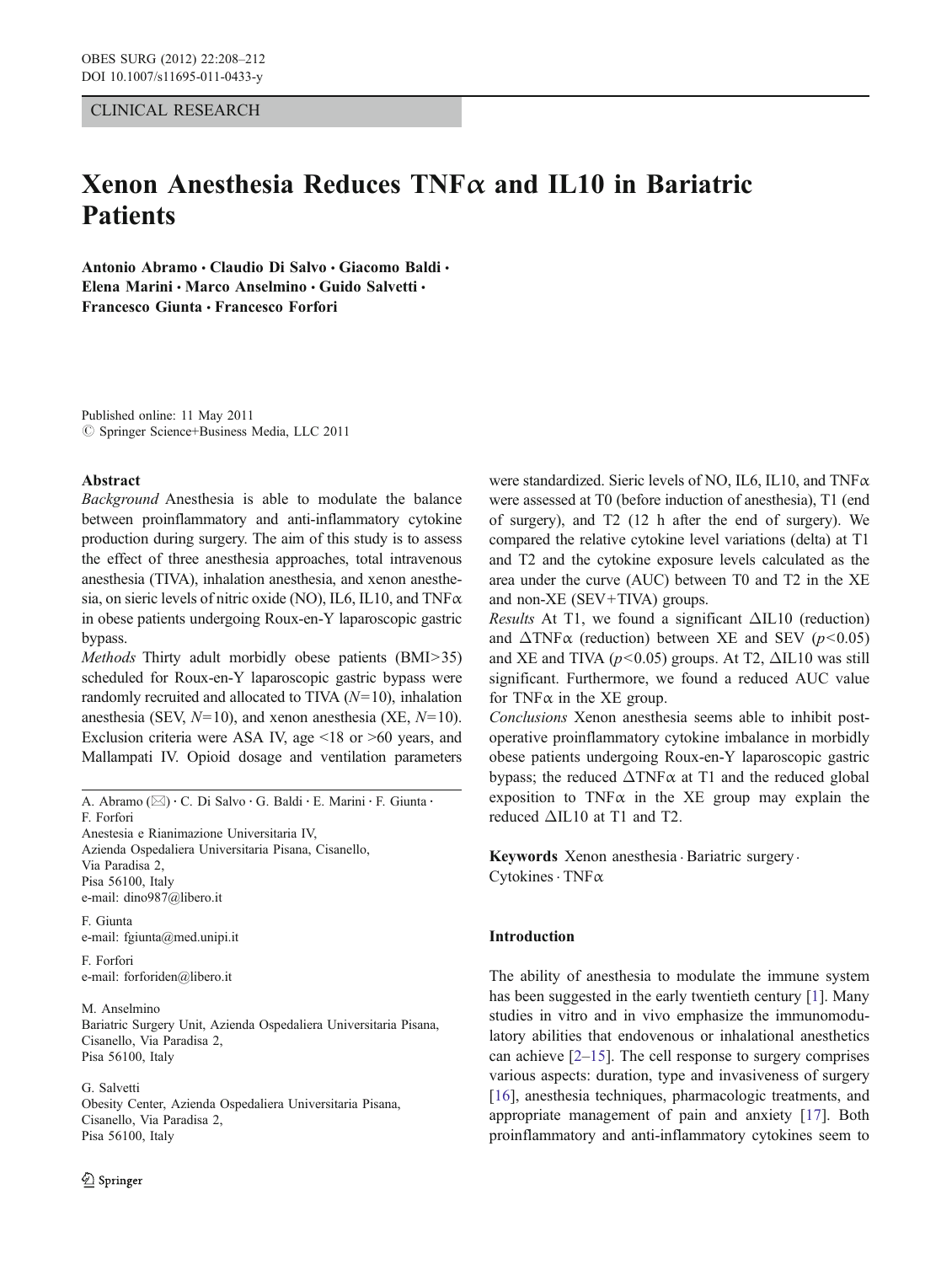<span id="page-1-0"></span>Tab

 $(n<sub>5</sub>)$ 

| <b>Table 1</b> Baseline data                                                                                             |                           | XЕ               | <b>TIVA</b>    | <b>SEV</b>     |
|--------------------------------------------------------------------------------------------------------------------------|---------------------------|------------------|----------------|----------------|
|                                                                                                                          | Age (years)               | 41 $(23-49)$     | 43 $(22-50)$   | $47.5(19-57)$  |
|                                                                                                                          | BMI                       | 53 $(42-83)$     | $52(45-81)$    | $50.5(39-71)$  |
|                                                                                                                          | Sex (males/females)       | 8/2              | 8/2            | 6/4            |
|                                                                                                                          | Heart rate (bpm)          | $85.5(56-100)$   | $86(56-98)$    | $87.5(65-110)$ |
| Data are presented as median<br>(range) for continuous variables.<br>No significant differences<br>$(p<0.05)$ were found | Oxygen saturation $(\%)$  | $95.5(89-98)$    | 94 (89–99)     | $95(91-100)$   |
|                                                                                                                          | Systolic pressure (mmHg)  | $137.5(115-175)$ | $140(125-170)$ | $160(120-168)$ |
|                                                                                                                          | Diastolic pressure (mmHg) | $87.5(75-95)$    | 88 (80–95)     | $86(65-100)$   |

have a function, and both are often induced [\[18](#page-4-0)–[20](#page-4-0)]. Because of different experimental conditions and little overall in vivo and in vitro work performed, the results have been contradictory and, in particular, cytokine modulation during obesity surgery is still an issue to discover. Furthermore, obesity has been widely shown to elicit an inflammatory state, but its intensity cannot be merely studied, predicted, and compared. The aim of this study was to assess the effect of three anesthesia approaches, total intravenous anesthesia (TIVA; propofol and remifentanil), inhalation anesthesia, (sevoflurane and remifentanil), and xenon anesthesia (xenon and remifentanil) on sieric levels of IL6, IL10, and TNF $\alpha$  in obese patients undergoing Roux-en-Y laparoscopic gastric bypass. Also, changes in sieric levels of nitric oxide (NO), which is able to modulate cytokine imbalance [\[21](#page-4-0)], were evaluated.

# Methods

of values

The study design was a prospective, randomized, partially blinded, controlled trial and was an extension focusing on perioperative cytokine levels of a previously published work [[23\]](#page-4-0). Thirty morbidly obese adult patients (BMI>35) listed for Roux-en-Y laparoscopic gastric bypass were enrolled and randomly allocated to TIVA  $(N=10)$ , inhalation anesthesia (SEV,  $N=10$ ), and xenon anesthesia (XE,  $N=10$ ). Exclusion criteria were Mallampati IV, ASA IV, and age <18 or >60 years. Routine monitoring (electrocardiography,

temperature, pulse oximetry, invasive arterial pressure, endtidal carbon dioxide, oxygen, sevoflurane and xenon concentrations) and the A-line ARX index (AAI; AEP monitor, Alaris Medical Systems Inc., San Diego, CA) were used. All intraoperative continuous variables were recorded every 3 min. The AAI was recorded every 5 min to assess depth of anesthesia, and the plane of anesthesia was adapted if necessary in order to ensure AAI values <30. Anesthesia was induced in all groups after preoxygenation with oxygen 100% for 5 min. Propofol 2 mg/kg i.v. bolus dosed on real body weight (RBW) and remifentanil 0.5 μg/kg/min dosed on ideal body weight (IBW) by i.v. infusion over 60 s were used in all groups. IBW was assessed using Lorenz's formula (IBW= [height in cm−100]−[height in cm−150]/2). All patients underwent direct laryngoscopy and endotracheal intubation. As mask ventilation was uncomplicated, cisatracurium 0.2 mg/kg IBW i.v. bolus was administrated and intubation performed. All patients received remifentanil 0.25 μg/kg/min IBW i.v. continuous infusion after intubation and cisatracurium 0.02 mg/kg IBW i.v. bolus every 40 min titrated to clinical needs. After the end of the second anastomosis (30 min before the end of surgery), no more muscle relaxant agents were given. In order to standardize ventilation parameters in all groups, the same closed-circuit anesthesia machine (Felix Dual, Taema, Antony, France) was used for gas and oxygen delivery. In the XE group, xenon (LENOXe, Air Liquide, Paris, France) administration started after careful denitrogenation of the patients (FiO<sub>2</sub>>97%, FeO<sub>2</sub>>92%), and midazolam 0.05 mg/kg IBW was administered in

| <b>Table 2</b> T1 data $(\Delta T1)$                                                                                                |                       | XE                    | <b>TIVA</b>                    | <b>SEV</b>                    |
|-------------------------------------------------------------------------------------------------------------------------------------|-----------------------|-----------------------|--------------------------------|-------------------------------|
| Data are presented as median<br>(range). $\Delta$ IL10 was significantly<br>lower in the XE versus TIVA and<br>XE versus SEV groups | $NO(\mu M)$           | $12.5(6-43)$          | $15.5(11-38)$                  | $16(10-33)$                   |
|                                                                                                                                     | $\Delta$ NO           | $0$ (-10 to 3)        | $1.5$ (-29 to 3)               | $1(-3 \text{ to } 4)$         |
|                                                                                                                                     | IL6 $(pg/ml)$         | $7.25(2.7-13.9)$      | $6.95(3.4 - 56.2)$             | $5.4(2.8-67.4)$               |
|                                                                                                                                     | $\triangle$ IL6       | $4.9(1.9-11.7)$       | $4.95(1.5-54.3)$               | 2.7 ( $-6$ to 62.5)           |
| $(p<0.05)$ . $\Delta$ TNF $\alpha$ was signifi-<br>cantly lower in the XE versus                                                    | IL10 $(ng/ml)$        | $4.3(1.8-35.1)$       | $3.5(0.6-15.7)$                | $12.55(3.7-55.5)$             |
| TIVA and XE versus SEV<br>groups $(p<0.05)$                                                                                         | $\Delta$ IL10         | $0.6$ (-2.1 to 30.2)* | 1.85 $(-1.4 \text{ to } 14.3)$ | $5.95(2.7-18.9)$              |
|                                                                                                                                     | TNF $\alpha$ (pg/ml)  | $9.4(7.1 - 31.7)$     | $15.05(11.2 - 34.7)$           | $15.15(10.1-26.8)$            |
| *Statistical significance $(p<0.05)$<br>of values                                                                                   | $\Delta$ TNF $\alpha$ | $0.25$ (-5.7 to 3.4)* | 1.45 $(-6.4 \text{ to } 12.9)$ | 3.95 $(-3.3 \text{ to } 8.9)$ |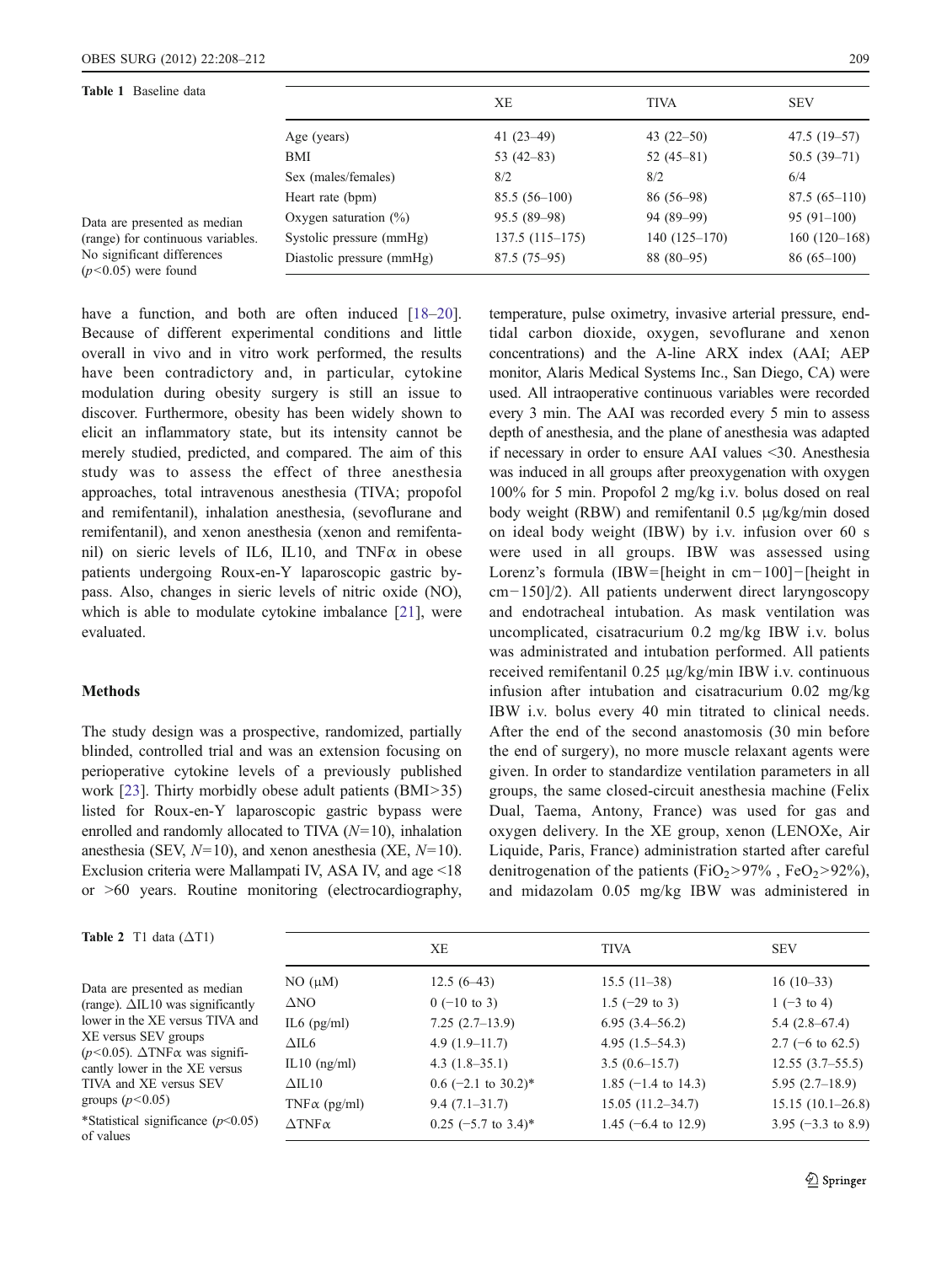<span id="page-2-0"></span>

| <b>Table 3</b> T2 data $(\Delta T2)$<br>Data are presented as median<br>(range). $\Delta$ IL10 was significantly<br>lower in the XE versus TIVA<br>and XE versus SEV groups<br>(p<0.05) |                       | XЕ                    | <b>TIVA</b>                  | <b>SEV</b>                     |
|-----------------------------------------------------------------------------------------------------------------------------------------------------------------------------------------|-----------------------|-----------------------|------------------------------|--------------------------------|
|                                                                                                                                                                                         | $NO(\mu M)$           | $11.5(7-24)$          | $15(8-50)$                   | $12(7-24)$                     |
|                                                                                                                                                                                         | $\Delta$ NO           | $-3$ (-20 to 4)       | $0$ (-32 to 14)              | $-3$ (-8 to 2)                 |
|                                                                                                                                                                                         | IL6 $(pg/ml)$         | $6.65(3.5-18.7)$      | $8.6(2.6-63.1)$              | $6.15(1.9-31.4)$               |
|                                                                                                                                                                                         | $\triangle$ IL6       | $4.55(2.6-16.5)$      | $5.40(0.9-61.2)$             | 3.5 $(-21.2 \text{ to } 26.5)$ |
|                                                                                                                                                                                         | IL10 $(ng/ml)$        | $3.9(2.5-5.6)$        | $3.55(1.7-6.5)$              | $4.75(1.9-18.9)$               |
|                                                                                                                                                                                         | $\triangle$ IL10      | $-0.2$ (-2.5 to 3.2)* | $1.8(0.3-4.7)$               | $1.25$ (-11 to 2.4)            |
|                                                                                                                                                                                         | TNF $\alpha$ (pg/ml)  | $11.5(8.1-29.1)$      | $15.85(8.6-32.8)$            | $14(9.8-20.3)$                 |
| *Statistical significance $(p<0.05)$<br>of values                                                                                                                                       | $\Delta$ TNF $\alpha$ | $0.7$ (-6.7 to 3)     | 1.4 $(-4.5 \text{ to } 8.6)$ | $-1.55$ (-9 to 6)              |

order to keep the AAI <30 for 7 to 10 min to obtain 40% FeXe in the closed-circuit delivery system (sedative concentration). Hypnosis was then maintained using Xe 60–65% in oxygen. In the SEV group, hypnosis was maintained with sevoflurane minimum alveolar concentration of 1 in a mixture of oxygen–air. In the TIVA group, hypnosis was maintained with propofol 5 mg/kg/h RBW. In all groups, ventilation was pressure-controlled, with FiO<sub>2</sub> 35%, Peep 5, Vt 8–10 ml/kg IBW in order to keep the end-expiratory carbon dioxide partial pressure at 4.8– 6.0 kPa. Hemodynamic parameters were maintained within 20% of preoperative values by modifying the depth of anesthesia without varying remifentanil infusion. Normothermia (35.5–37.0°C) was obtained using warming blankets. AAI <30 was kept until the bandaging of surgical fields, and then anesthesia was discontinued. After extubation, patients were transferred into the post anesthesia care unit and a patient-controlled analgesia device was connected to a venous line administering morphine on demand. For cytokine analysis, we cannulated a dedicated peripheral venous line and collected 10 ml blood samples into tubes containing 2 mM ethylenediaminetetraacetic acid at the following times: before induction of anesthesia (T0), at the end of surgery (T1), and at 12 h after the end of surgery (T2). All samples were processed within 10 min. Plasma was separated by centrifugation, aliquoted, and stored at −80°C for cytokine analysis. Commercially available enzyme-linked immunoassay kits (TEMA Ricerca s.r.l, Bologna, Italy) were used, according to the manufacturer's directives, to quantify the proinflammatory cytokines IL6 and TNF $\alpha$  and the antiinflammatory cytokine IL10. NO concentration was assessed using a total NO assay kit (Assay Designs, Inc., Ann Arbor, MI). All measurements were done twice, and the results averaged.

# **Statistics**

We confirmed the existence of no significant differences in patient's demographic characteristics, preoperative clinical

characteristics, and duration of anesthesia using the Mann– Whitney test for continuous variables and the Fisher's exact test for categorical variables. To standardize the interindividual variation at T0, we compared by the Mann–Whitney test the relative cytokine blood level variations from T0 to T1 ( $\Delta$ T1) and from T0 to T2 ( $\Delta$ T2) and the cytokine exposure levels calculated as the area under the curve (AUC) between T0 and T2 in the XE and non-XE (SEV+ TIVA) groups. Statistical analysis was performed using R, version 2.11, on a Linux operating system. Results were considered significant with a  $p$  value <0.05. All data are presented as median (range).

# Results

The three groups were comparable, as shown in Table [1](#page-1-0). No significant difference was recorded in anesthesia duration: 150 min (120–190 min) in the SEV group, 152.5 min (120– 220 min) in the XE group, and 154 min (134–200 min) in



Fig. 1 AUC T0–T2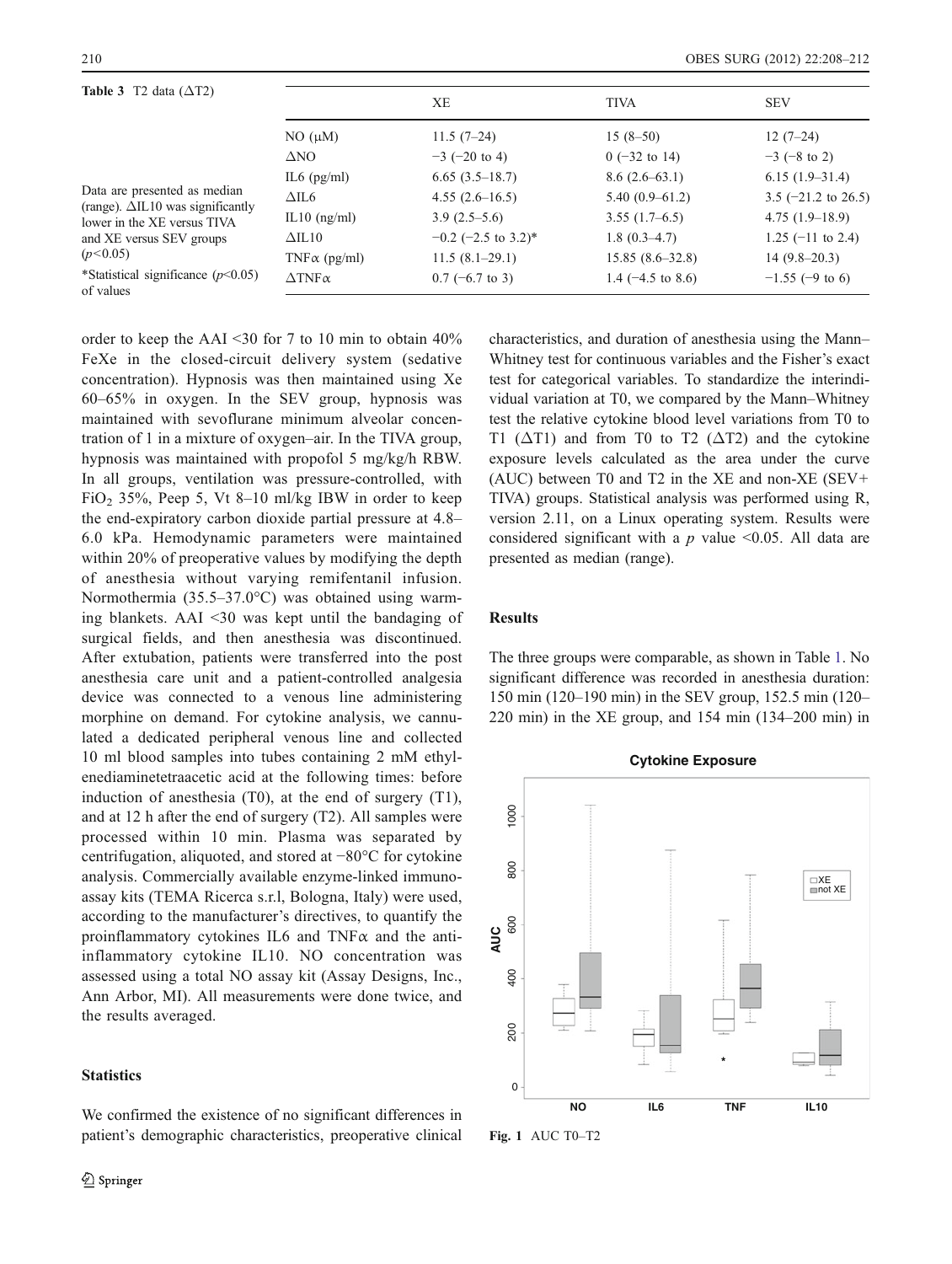<span id="page-3-0"></span>the TIVA group. T1 data ( $\Delta$ T1) are shown in Table [2.](#page-1-0) There was no difference among the three groups in NO and IL6 blood levels. There was a significant  $\Delta$ IL10 (reduction) and  $\Delta$ TNF $\alpha$  (reduction) between XE and SEV ( $p$ <0.05) and XE and TIVA ( $p$ <0.05) groups. T2 data ( $\Delta$ T2) are shown in Table [3](#page-2-0). There was no difference among the three groups in NO, IL6, and TNFα blood levels. We still found a significant  $\Delta$ IL10 (reduction) between XE and SEV ( $p$ <0.05) and XE and TIVA  $(p<0.05)$  groups. Furthermore, we investigated the differences between the XE group and the TIVA+SEV (non-XE) groups considered together: there was a significant difference ( $p$ <0.05) in the AUC value for TNF $\alpha$ , which was 252.8 (197–728.8) in the XE group, 364.5 (238.1–783.1) in the TIVA group, and 367.7 (263.9–522.1) in the SEV group, suggesting a reduced global exposure to  $TNF\alpha$  for the XE group (Fig. [1\)](#page-2-0).

# Discussion

With this study, we assessed a significant difference in  $\Delta$ IL10 (at T1 and T2),  $\Delta$ TNF $\alpha$  (at T1), and global TNF $\alpha$ exposure between XE and non-XE groups; no differences were seen in other cytokine blood levels. These results validate the hypothesis that anesthetic drugs exert a modulating effect on cytokine response after surgical trauma. TNF $\alpha$  is an early-released major proinflammatory cytokine, which can control the production of other proinflammatory and anti-inflammatory cytokines, such as IL10 itself. TNF $\alpha$  is involved in the pathogenesis of systemic inflammatory response syndrome (SIRS) and septic shock; high plasma levels of this cytokine are associated with major illness and worst outcome [6, [15,](#page-4-0) [16,](#page-4-0) [22\]](#page-4-0). IL10 is able to inhibit the production of proinflammatory cytokines such as  $TNF\alpha$ , IL-1, and IL6; this cytokine seems to be released in response to inflammatory stimuli in order to re-establish the cytokine balance. In experimental models of sepsis, recombinant IL10 can control SIRS signs, whereas during elective surgery, IL10 may be able to limit and modulate the inflammatory effects of tissue injuries [[15](#page-4-0)–[17,](#page-4-0) [22](#page-4-0)]. In our study, the reduced  $\Delta$ TNF $\alpha$  at T1 and the reduced global exposition to TNF $\alpha$ in the XE group may explain the reduced  $\Delta$ IL10 at T1 and T2. In conclusion, xenon anesthesia seems able to inhibit postoperative proinflammatory imbalance of cytokine production in morbidly obese patients undergoing Roux-en-Y laparoscopic gastric bypass. Overall benefits of xenon anesthesia in bariatric patients are documented and discussed in another study, which compared xenon with sevoflurane anesthesia [[23\]](#page-4-0). These findings suggest that xenon anesthesia is a secure alternative to conventional inhalational anesthesia and offers a better intraoperative respiratory performance, exceptionally short recovery

times, and a constant cardiovascular stability. On the contrary, postoperative nausea incidence and cost (which is also the most solid obstacle to extensive clinical use) are higher. Choosing xenon for bariatric patients may be a new weapon for the anesthesiologist, but this is the first investigation on xenon-related modulation of cytokine response during obesity surgery; further studies are required to correlate xenon extra-anesthetic properties with patient's outcome.

Conflict of Interest All the authors (Antonio Abramo, Claudio Di Salvo, Giacomo Baldi, Elena Marini, Marco Anselmino, Guido Salvetti, Francesco Giunta, and Francesco Forfori) declare that they have no conflict of interest.

#### References

- 1. Gaylord HR, Simpson BT. Effect of certain anaesthetics and loss of blood upon growth of transplanted mouse cancer. J Cancer Res. 1916;1:379.
- 2. Schneemilch CE, Hachenberg T, Ansorge S, et al. Effects of different anaesthetic agents on immune cell function in vitro. Eur J Anaesthesiol. 2005;22(8):616–23.
- 3. Inada T, Yamanouchi Y, Jomura S, et al. Effect of propofol and isoflurane anaesthesia on the immune response to surgery. Anaesthesia. 2004;59(10):954–9.
- 4. Moudgil GC, Singal DP, Gordon J. Comparative effects of halothane and isoflurane anaesthesia on perioperative lymphocyte function. Anesthesiology. 1992;77:354.
- 5. Moudgil GC, Gordon J, Forrest JB. Comparative effects of volatile anaesthetic agents and nitrous oxide on human leucocyte chemotaxis in vitro. Can Anaesth Soc J. 1984;31  $(6):631-7.$
- 6. Helmy SA, Wahby MA, El-Nawaway M. The effect of anaesthesia and surgery on plasma cytokine production. Anaesthesia. 1999;54 (8):733–8.
- 7. Mikawa K, Akamatsu H, Nishina K, et al. Propofol inhibits human neutrophil functions. Anesth Analg. 1998;87:695–700.
- 8. Nishina K, Akamatsu H, Mikawa K. The inhibitory effects of thiopental, midazolam and ketamine on human neutrophil functions. Anesth Analg. 1998;86:159–65.
- 9. Bidri M, Royer B, Averlant G, et al. Inhibition of mouse mast cell proliferation and proinflammatory mediator release by benzodiazepines. Immunopharmacology. 1999;43:75–86.
- 10. Helmy SAK, Al-Attiyah RJ. The immunomodulatory effects of prolonged intravenous infusion of propofol versus midazolam in critically ill surgical patients. Anaesthesia. 2001;56:4.
- 11. Crozier TA, Muller JE, Quittkat D, et al. The effect of anaesthesia on the cytokine responses to abdominal surgery. Br J Anaesth. 1994;72:280–5.
- 12. Gilliland HE, Armstrong MA, Carabine U, et al. The choice of anesthetic maintenance technique influences the anti-inflammatory cytokine to abdominal surgery: contrasting response between patients and isolate CPB circuits. Anesth Analg. 1999;89:7.
- 13. El Azab SR, Rosseel PMJ, De Lange JJ, et al. Effect of VIMA with sevoflurane versus TIVA with propofol or midazolam– sufentanil on the cytokine response during CABG surgery. Eur J Anaesthesiol. 2002;19:276–82.
- 14. Schneemilch CE, Ittenson A, Ansorge S, et al. Effect of 2 anesthetic techniques on the postoperative proinflammatory and